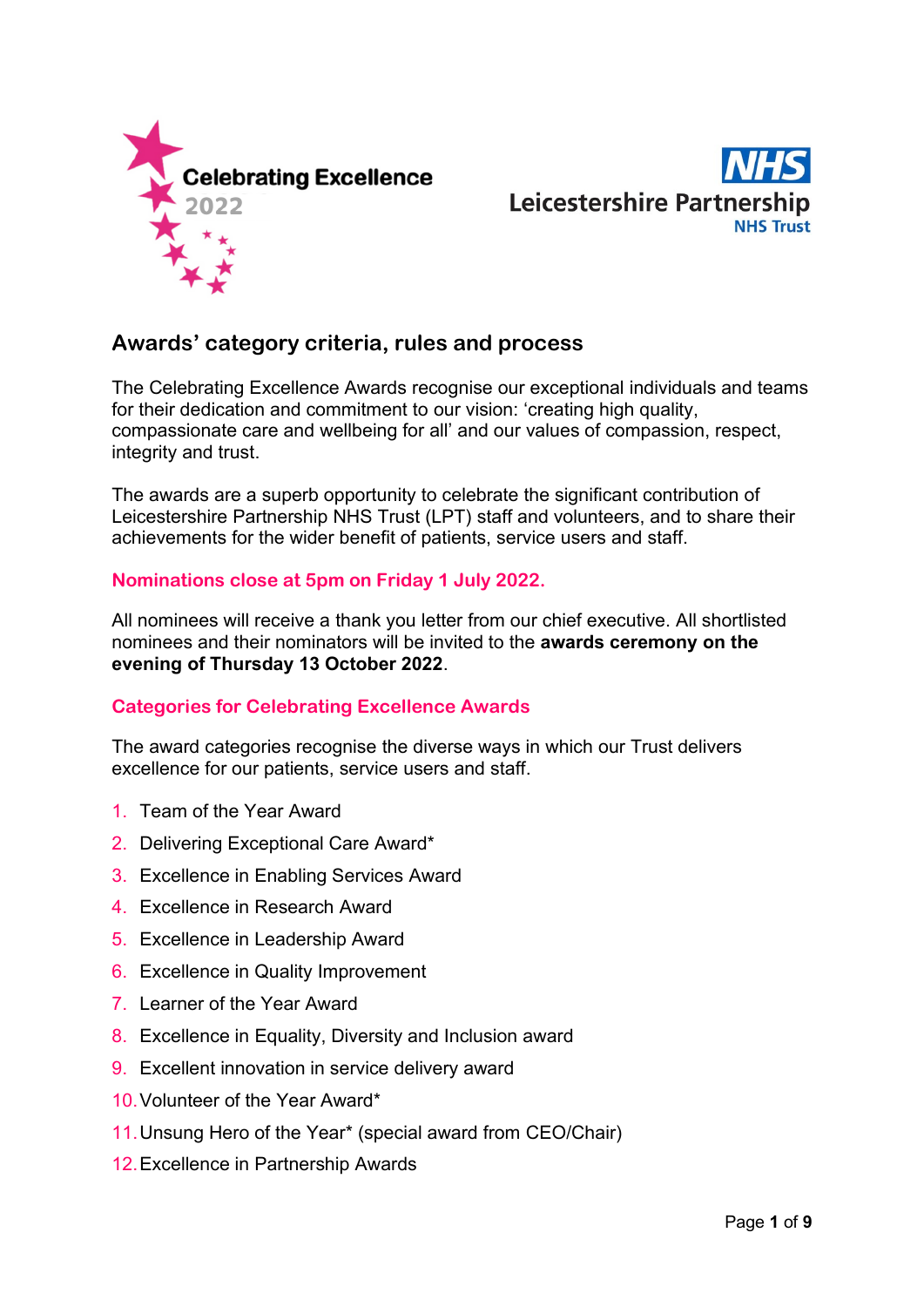13.Excellence in Patient or Service User Involvement Award\*

**\****open for public nominations.*

# **Category criteria**

Each nomination must comply with criteria specific to the submission category. Judges will be looking for examples of how nominees have gone above and beyond their duties to deliver our vision: **creating high quality, compassionate care and wellbeing for all**; reflecting our values of **compassion, trust, respect and integrity and our Leadership Behaviours for All.** The work undertaken should have taken place **between May 2021 and May 2022**.

| 1. Team of the Year Award                                                                                                                                                                                                                                                                                                                                                                                                                               |                                                                                      |
|---------------------------------------------------------------------------------------------------------------------------------------------------------------------------------------------------------------------------------------------------------------------------------------------------------------------------------------------------------------------------------------------------------------------------------------------------------|--------------------------------------------------------------------------------------|
| This award recognises teams who work flexibly and collaboratively,<br>with a 'can do' approach to overcoming barriers, delivering continuous<br>improvements for patients, service users and/or staff.                                                                                                                                                                                                                                                  | Nominated<br>by staff for<br>a team.                                                 |
| Assessors will be looking for:<br>★ Clarity of shared vision, values, aims and approach to achieving<br><b>SUCCESS</b><br>$\star$ A commitment to the team's health and wellbeing and how they<br>display this<br>★ Evidence of involving their service users<br>Illustrations of how the team works together to overcome<br>boundaries for making continuous improvements<br>$\star$ Examples of innovation by the team                                | Open to<br>clinical and<br>non-clinical<br>teams or<br>project-<br>specific<br>teams |
| <b>Delivering Exceptional Care Award*</b><br>2.                                                                                                                                                                                                                                                                                                                                                                                                         |                                                                                      |
| Awarded to a team or individual who has delivered exceptional care<br>by showing:<br>Exceptional dedication to the care of their patients or service users<br>★ Outstanding commitment to the NHS and our Trust vision and<br>values<br>★ Evidence of involving their service users<br>★ A commitment to continuous service improvement for service<br>users or staff<br>Evidence of measurable improvement as a result of exemplary<br>quality of care | Nominated<br>by staff or<br>the public<br>for a team<br>or<br>individual.            |
| 3. Excellence in Enabling Services Award                                                                                                                                                                                                                                                                                                                                                                                                                |                                                                                      |
| This award recognises the work undertaken by our enabling services<br>to support the Trust to deliver high quality care.<br>Assessors will be looking for evidence of:<br>★ Clarity of shared vision, values, aims and approach to achieve                                                                                                                                                                                                              | Nominated<br>by staff for<br>a team or<br>an<br>individual.                          |
| success                                                                                                                                                                                                                                                                                                                                                                                                                                                 |                                                                                      |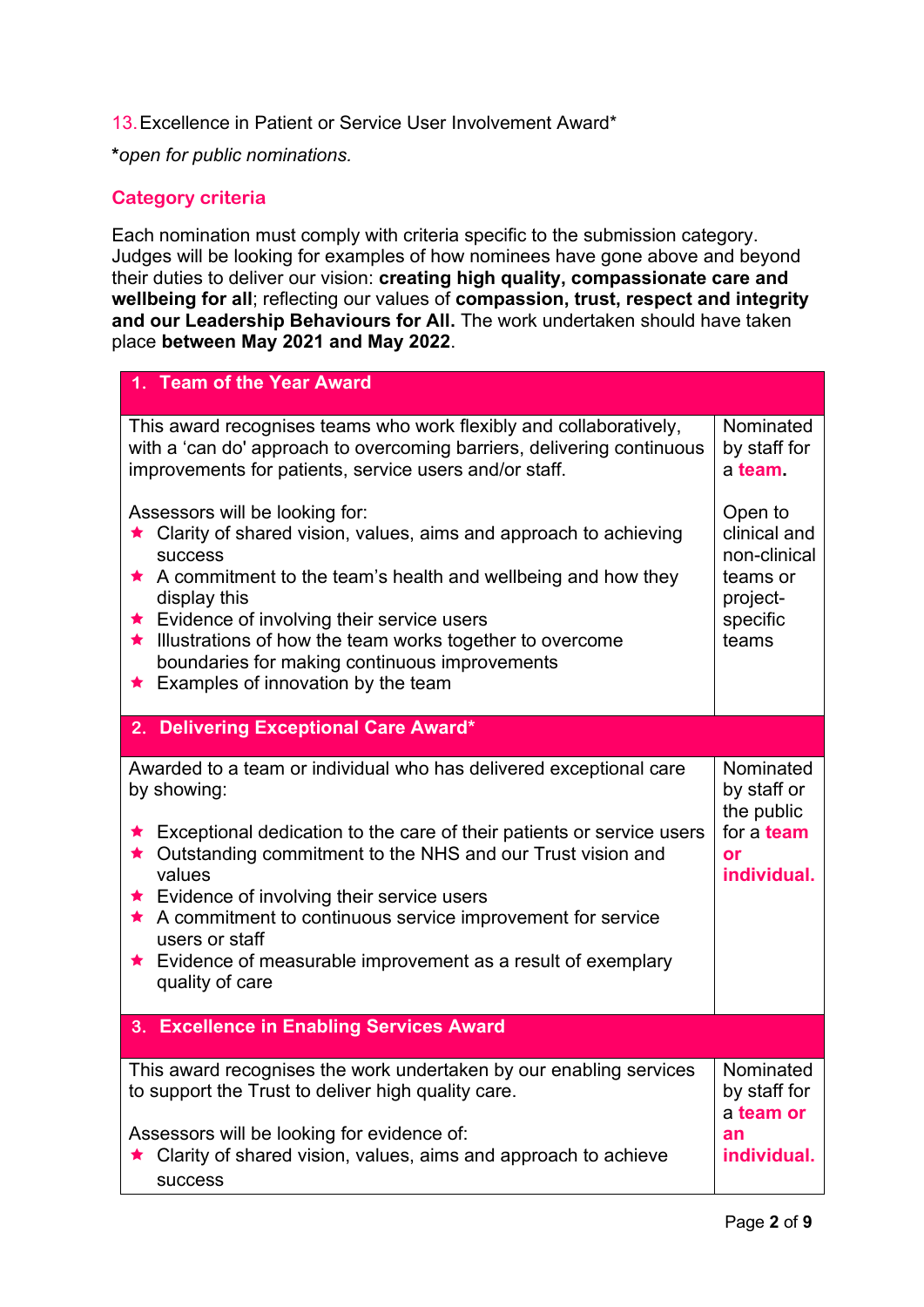| $\star$ A commitment to continuous service improvement and innovation,<br>in partnership with service users or staff<br>Evidence of measurable improvement as a result of a project or<br>initiative                                                                                                                                                                                                                                                                                                                                                                     | <b>Open to</b><br>non-<br>clinical<br>staff only.               |
|--------------------------------------------------------------------------------------------------------------------------------------------------------------------------------------------------------------------------------------------------------------------------------------------------------------------------------------------------------------------------------------------------------------------------------------------------------------------------------------------------------------------------------------------------------------------------|-----------------------------------------------------------------|
| 4. Excellence in Research Award                                                                                                                                                                                                                                                                                                                                                                                                                                                                                                                                          |                                                                 |
| This award recognises individuals who have driven the use of<br>research for improvements, undertaken exemplary research or<br>exceeded expectations around involving patients, services users<br>and/or staff in research studies.<br>Assessors will be looking for:                                                                                                                                                                                                                                                                                                    | Nominated<br>by staff for<br>a team or<br>an<br>individual.     |
| ★ Outstanding commitment to research and evidence of its impact<br>on improving quality of care<br>Involvement of a diverse range of service users, staff or<br>$\star$<br>stakeholders in contributing to and/or implementing the research<br>activity for an improved service experience<br>★ Evidence of how the research activity was implemented and<br>shared more widely                                                                                                                                                                                          |                                                                 |
| 5. Excellence in Leadership Award                                                                                                                                                                                                                                                                                                                                                                                                                                                                                                                                        |                                                                 |
| This award recognises exemplary leadership that demonstrates a<br>positive and sustained impact on patients, service users, carers and<br>staff.<br>Assessors will be looking specifically for:<br>Clear evidence of the impact of inclusive, compassionate<br>leadership<br>Evidence of having motivated others and engaged them in a<br>shared vision, values, aims and approach to continuous<br>improvement - creating a high performing team<br>Effective partnership working to enhance the quality of experience<br>for patients, service users, carers and staff | Nominated<br>by staff for<br>an<br>individual.                  |
| 6. Excellence in Quality Improvement Award                                                                                                                                                                                                                                                                                                                                                                                                                                                                                                                               |                                                                 |
| This award recognises an outstanding commitment to quality<br>improvement that has resulted in measurable benefits for LPT's<br>patients, service users and/or staff.<br>Assessors will be looking for:<br>An outstanding commitment to continuous quality improvement.<br>Evidence of results and how it has improved care, experience and<br>efficiency<br>An innovative approach to improving the quality of service delivery<br>and evidence of positive influence for change, learning and<br>sharing                                                               | Nominated<br>by staff for<br>an<br><b>individual</b><br>or team |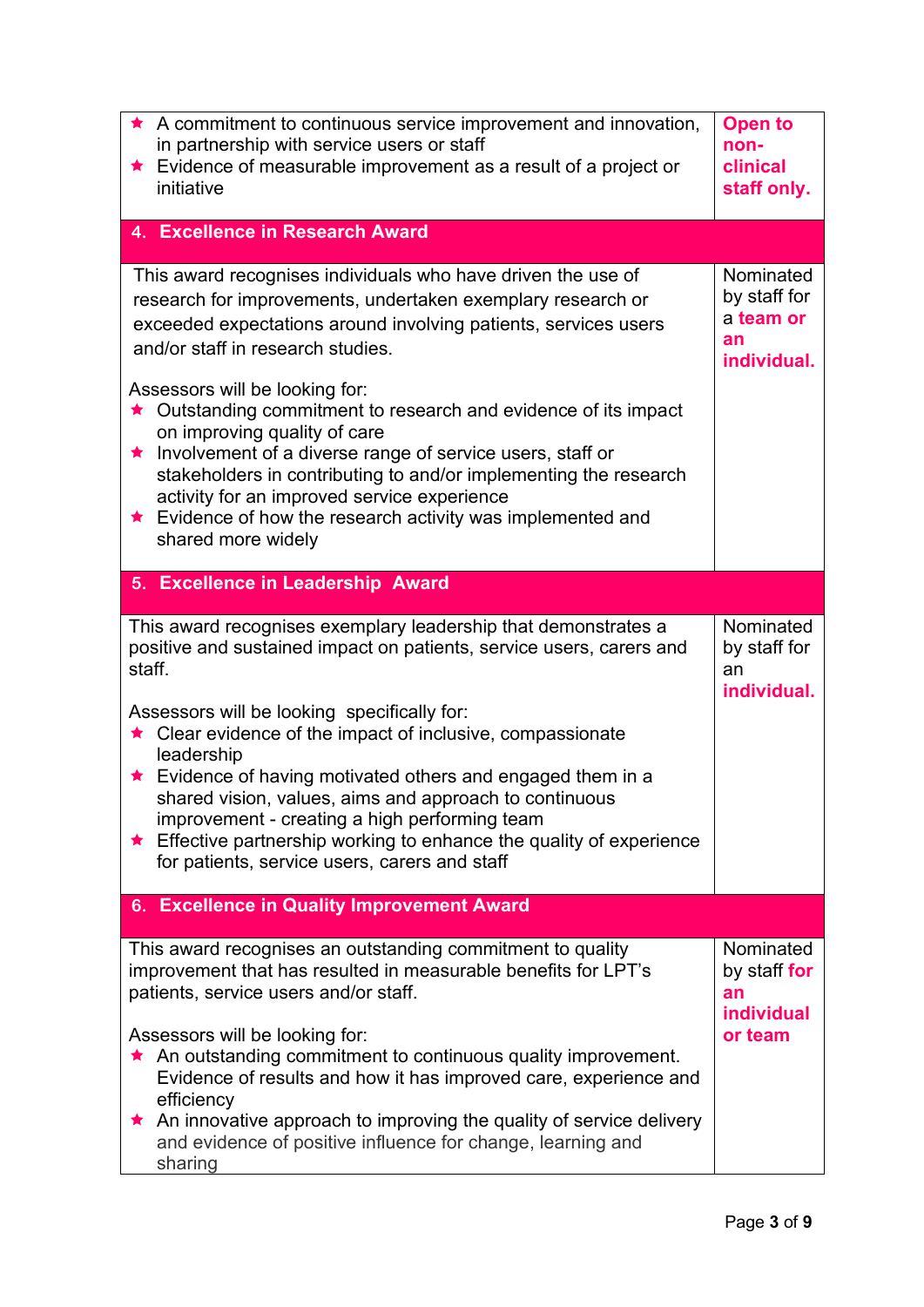| ★ Evidence of partnership working and/or involvement of service<br>users and staff                            |                           |
|---------------------------------------------------------------------------------------------------------------|---------------------------|
|                                                                                                               |                           |
| 7. Learner of the Year award                                                                                  |                           |
| This award recognises a commitment to personal and professional                                               | Nominated<br>by staff for |
| development, utilising the knowledge and skills gained through                                                | an                        |
| undertaking learning programmes for the benefit of services and/or                                            | individual,               |
| patient care                                                                                                  | (nominati                 |
| Assessor will be looking for:                                                                                 | on for<br>trainees,       |
| Utilising learning for quality improvement within their practice                                              | students,                 |
| ★ Sharing of knowledge and learning with other learners,                                                      | <b>learners</b>           |
| supervisors and assessors                                                                                     | including                 |
| Evaluation or positive feedback from supervisors, patients or other                                           | apprentic                 |
| students/trainees                                                                                             | es)                       |
| 8. Valuing Equality, Diversity & Inclusion award                                                              |                           |
|                                                                                                               |                           |
| This award recognises those who demonstrate an outstanding                                                    | Nominated                 |
| commitment to valuing and promoting equality, diversity and inclusion                                         | by staff for              |
| for service users and/or staff.                                                                               | a team or                 |
|                                                                                                               | an                        |
| Assessors will be looking for evidence of:<br>Courage to challenge inappropriate or discriminatory behaviours | individual.               |
| Innovative, inclusive approaches to developing our services or<br>★                                           |                           |
| improving access to services, focusing on the specific needs of at                                            |                           |
| least one of the following: age, gender, race, religion and belief,                                           |                           |
| sexual orientation, disability, marriage and civil partnerships,                                              |                           |
| pregnancy and maternity or transgender                                                                        |                           |
| ★ Positive and proactive initiatives to recognise and address the                                             |                           |
| differing experiences of our diverse workforce, championing                                                   |                           |
| inclusion to enable all to achieve their potential, free from                                                 |                           |
| discrimination or prejudice                                                                                   |                           |
| 9. Excellent innovation in service delivery                                                                   |                           |
|                                                                                                               |                           |
| This award recognises an outstanding commitment to innovation that                                            | Nominated                 |
| has resulted in improvements in service delivery for patients, service                                        | by staff for              |
| users or staff.                                                                                               | an                        |
|                                                                                                               | individual                |
| Assessors will be looking for:<br>An outstanding commitment to innovative practice.                           | or team                   |
| Evidence of results and how it has improved care, experience and                                              |                           |
| efficiency                                                                                                    |                           |
| An innovative approach to improving the quality of service delivery                                           |                           |
| and evidence of positive influence for change, learning and                                                   |                           |
| sharing                                                                                                       |                           |
| Evidence of partnership working and/or involvement of service                                                 |                           |
| users and staff                                                                                               |                           |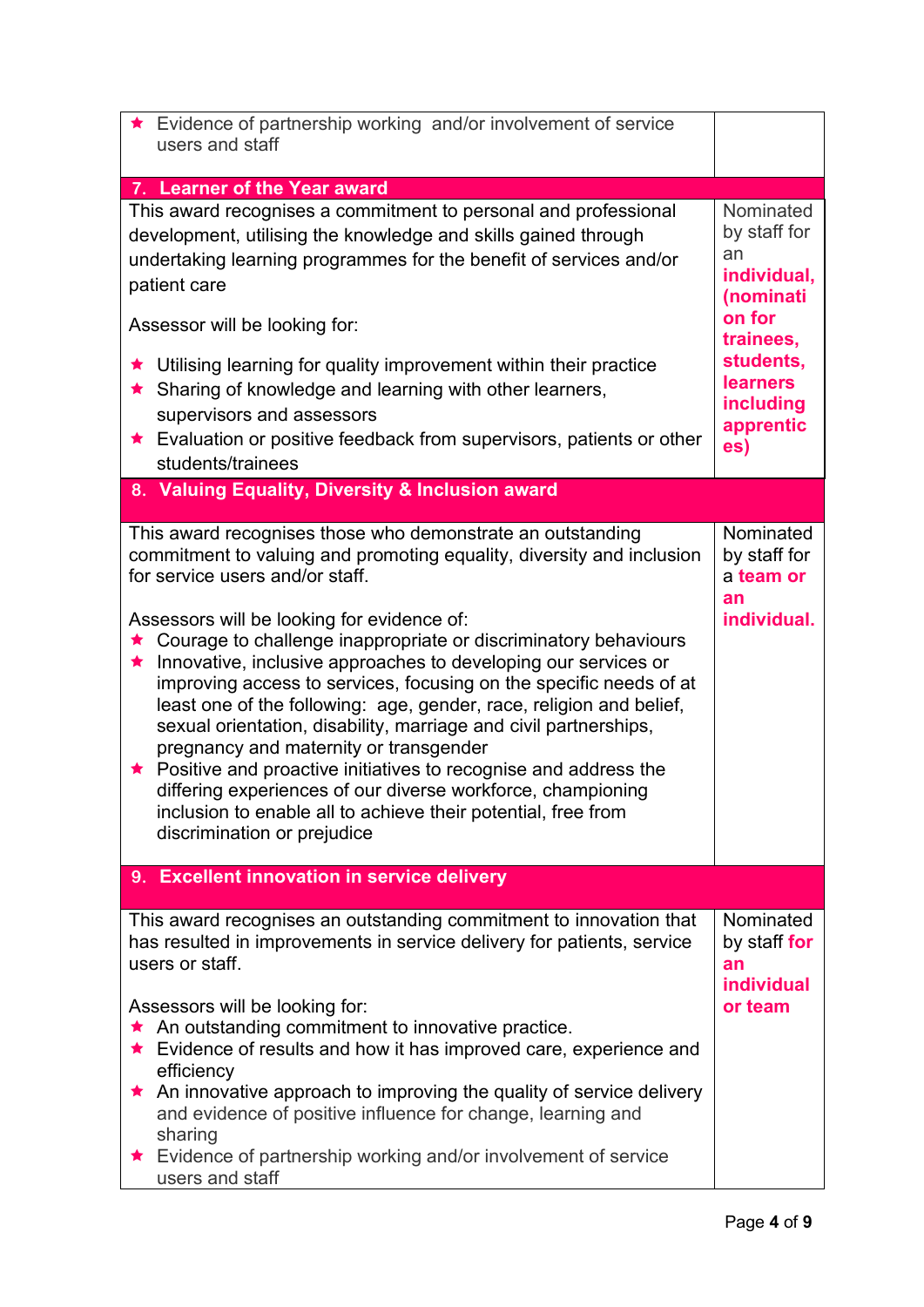| 10. Volunteer(s) of the Year Award*                                                                                                                                                                                                                                                |                                                                                 |
|------------------------------------------------------------------------------------------------------------------------------------------------------------------------------------------------------------------------------------------------------------------------------------|---------------------------------------------------------------------------------|
| Awarded to an individual volunteer or team of volunteers who<br>volunteer for LPT and have made an outstanding contribution to<br>helping LPT go above and beyond.<br>Assessors will be looking for evidence that:<br>★ They have given up their time, unpaid, to bring measurable | Nominated<br>by staff or<br>public for a<br>volunteer<br>individual<br>or team. |
| benefits to LPT patients, service users, carers and/or staff.<br>The individual or team has shown exceptional dedication to<br>$\bigstar$<br>volunteering with LPT.<br>They demonstrate an outstanding commitment to the NHS and our<br>$\star$<br>values                          |                                                                                 |
| 11. Unsung Hero of the Year*                                                                                                                                                                                                                                                       |                                                                                 |
| Selected by the chair and chief executive of the Trust, this award<br>recognises an individual for their exceptional practice or contribution<br>to LPT.                                                                                                                           | Nominated<br>by staff or<br>public for<br>an                                    |
| Exceptional dedication to providing the best quality care or<br>$\star$<br>services - regardless of role or grade (can be clinical or non-                                                                                                                                         | individual                                                                      |
| clinical)<br>Outstanding commitment to the NHS and our values of<br>★.                                                                                                                                                                                                             | <b>Open to</b><br>clinical                                                      |
| compassion, respect, integrity and trust<br>Significant contribution to helping our services to step up to great.                                                                                                                                                                  | and non-<br>clinical<br>staff                                                   |
| 12. Excellence in Partnerships Award                                                                                                                                                                                                                                               |                                                                                 |
| This award recognises work to develop integrated, person-centred<br>services through multi-agency working/ partnership arrangements<br>with local agencies, voluntary organisations and community groups<br>which has brought about positive outcomes.                             | Nominated<br>by staff for<br>a team of<br><b>LPT staff</b><br>working           |
| Assessors will be looking for some evidence of:<br>★ Shared vision, values and collective leadership across all teams<br>involved                                                                                                                                                  | with<br>external<br>partners                                                    |
| Involvement of service users and/or carers to continuously<br>improve                                                                                                                                                                                                              | and/or<br>across the                                                            |
| A creative approach to developing integrated person-centred<br>services across the system                                                                                                                                                                                          | system.                                                                         |
| ★ Clear evidence of the impact of the integration/partnership/multi-<br>agency work                                                                                                                                                                                                |                                                                                 |
| 13. Excellence in Patient or Service User Involvement Award*                                                                                                                                                                                                                       |                                                                                 |
| This award recognises teams, patient and staff collaborations or<br>projects that have used innovative or outstanding practice to involve                                                                                                                                          | Nominated<br>by staff or<br>service                                             |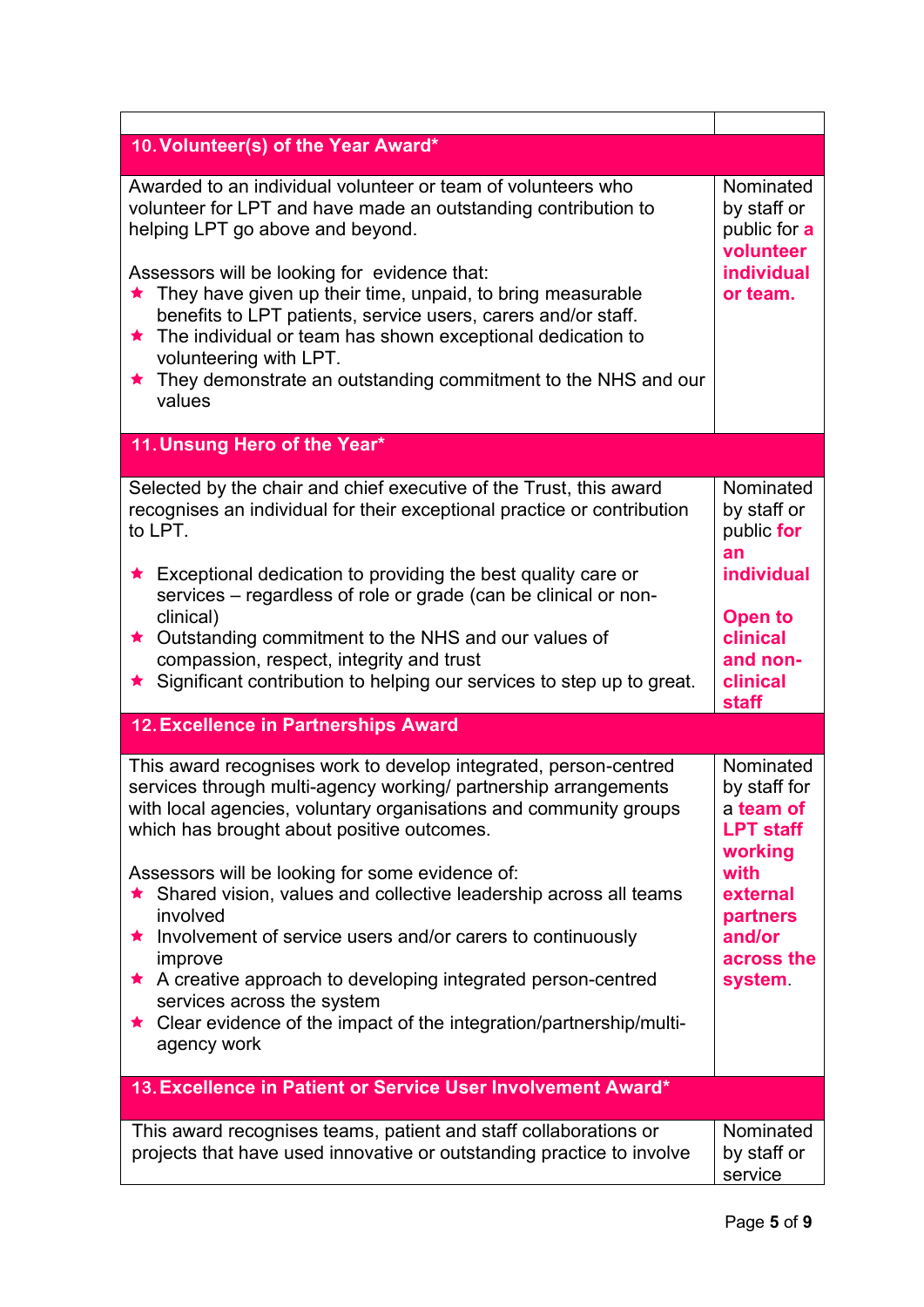| patients, service users or carers in continuously improving their | users for   |
|-------------------------------------------------------------------|-------------|
| services.                                                         | an          |
|                                                                   | individual, |
| Assessors will be looking for:                                    | project or  |
| ★ Evidence of how gathering patient/service user feedback is      | <b>team</b> |
| embedded into practice and acted upon for continuous service      |             |
| improvements                                                      |             |
| ★ Evidence from patients that their feedback has been acted upon  |             |
| ★ Evidence of improvements made to services as a result of        |             |
| involvement and/or co-design, and ongoing monitoring of these     |             |
| improvements                                                      |             |
| ★ Evidence of how this learning is being shared across the Trust  |             |
|                                                                   |             |

# **Who can nominate?**

LPT staff can nominate colleagues employed by LPT for all categories (please see rules for bank staff below).

We welcome nominations from the public and other organisations within the following categories:

- ★ Delivering Exceptional Care Award
- ★ Unsung Hero of the Year Award
- ★ Excellence in Patient or Service User Involvement Award

Our monthly [Valued Star awards](http://www.leicspart.nhs.uk/valuedstars) winners from the last year will be celebrated in the awards evening.

# **The Rules**

Applications for the Celebrating Excellence Awards 2022 are subject to the following rules. Please read these carefully before proceeding to the nomination form.

- $\star$  Nominations for the Celebrating Excellence Awards recognise LPT staff, students and volunteers.
- Nominations are submitted via the online form found at [www.leicspart.nhs.uk/awards](http://www.leicspart.nhs.uk/awards) **by the closing date of Friday 1 July 2022 (5pm)**. The nomination form can also be downloaded from the same webpage and emailed to [lpt.communications@nhs.net](mailto:lpt.communications@nhs.net) or posted to:

Celebrating Excellence Awards 2022 Communications Team Leicestershire Partnership NHS Trust Unit 2, Bridge Park Plaza Bridge Park Road Thurmaston LE4 8PQ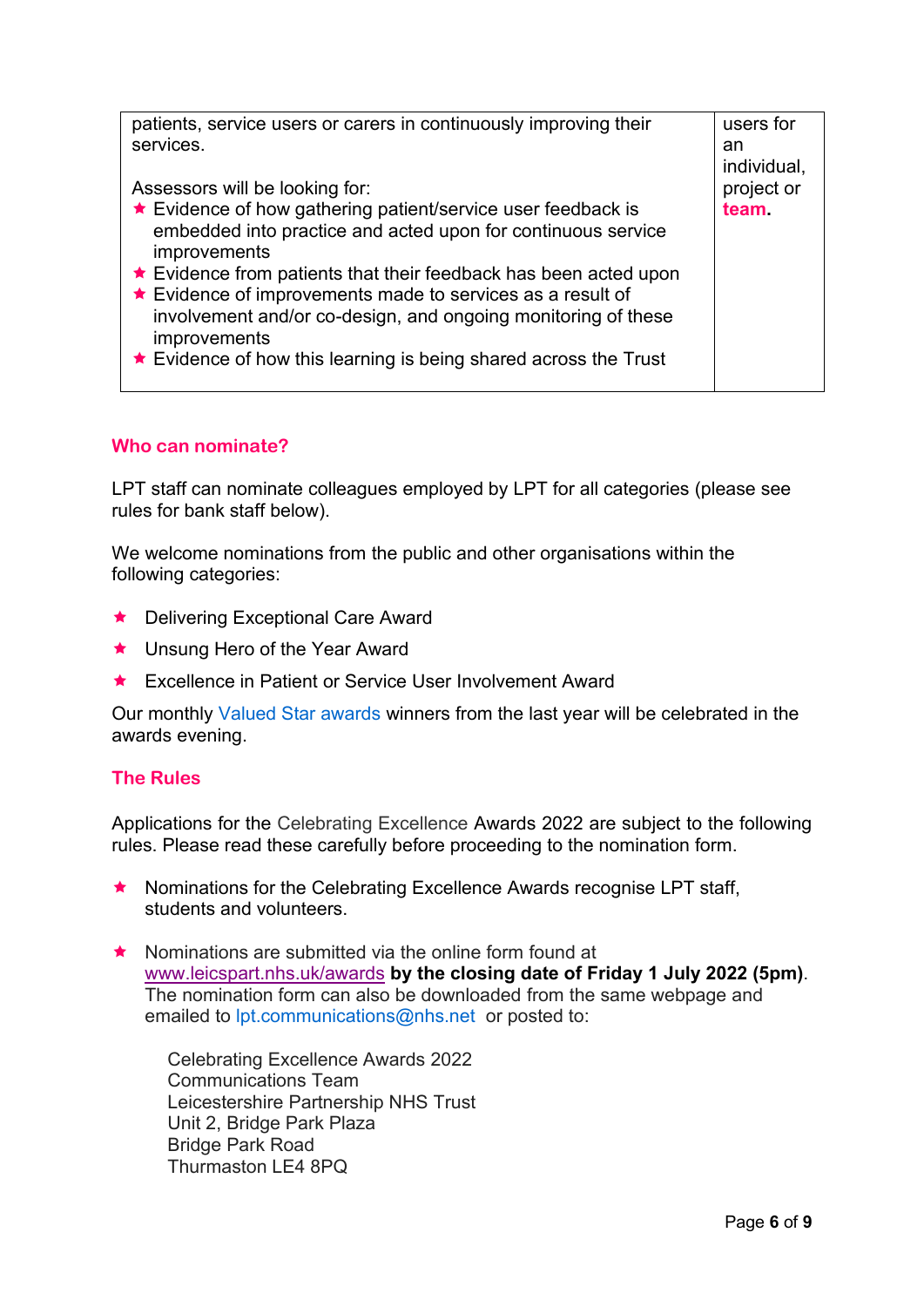- ★ The work included in the nomination must have been undertaken at least in part between May 2021 to May 2022.
- ★ LPT bank staff can be nominated if their work was undertaken between the above dates and they will still be working for LPT on 1 May 2022.
- Please inform nominees that you are making a nomination and check that they would be happy for their nomination and outcome to be publicised. This might involve articles in the local media and social media posts.
- Wherever possible, photographs of nominees should be supplied with nomination forms for use in publicity. This is not an essential requirement at this stage. Photographs should be supplied in jpg format.
- **Entries must adhere with the strict word limit of 250 words as specified on the form. Any wording over and above the word limit will be cut off and not considered by the shortlisting and judging panels.**
- ★ Entries cannot be amended or accepted after the entry deadline has passed.
- $\star$  The same entry may not be submitted for more than one category.
- ★ If the awards' organising team determine an entry submitted for one category is of greater relevance to another category, they might re-categorise that entry.
- ★ The awards' organising team reserves the right to withdraw incomplete entries as well as those which are considered inappropriate as a result of ethical or factual issues.
- ★ All nominees who are shortlisted must supply a photograph (if not already supplied by the nominator) for use at the awards ceremony.
- ★ The nominators of shortlisted nominations must be available for filming at one of the indicated dates on the nomination form. Films are shown at the awards ceremony and on social media.
- ★ The contact details contained in entries will not be shared outside LPT, unless permission is granted by the nominator and nominated individual or team.
- ★ Details of nominations may be publicised in the local media with the consent of the individual or team nominated, including films and photos – please indicate on the form if this is not acceptable.
- ★ Details of all winners will be provided to the local media along with photographs taken at the awards ceremony.
- ★ Finalists and winners will be expected to help others learn from their work throughout the year.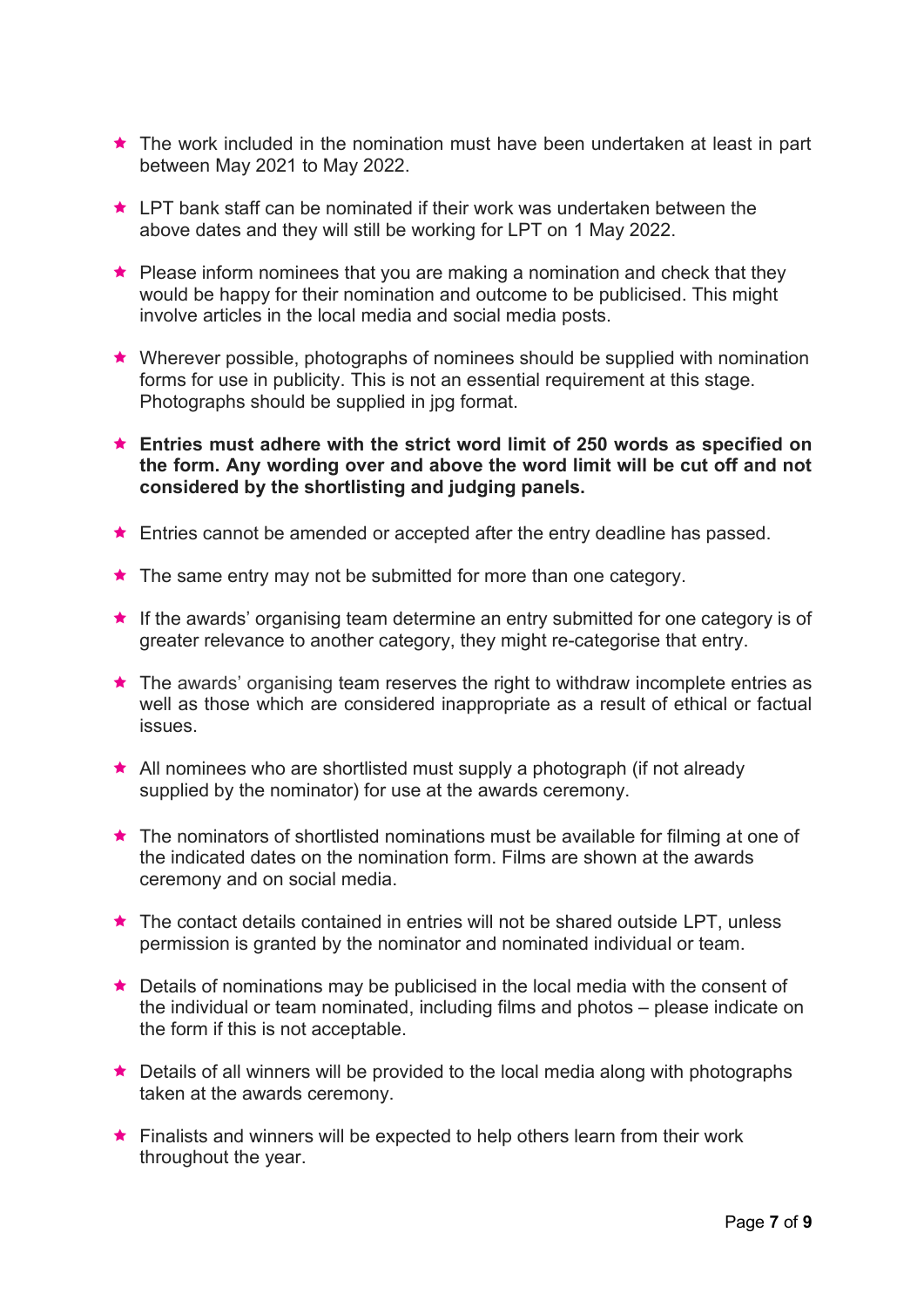- ★ All nominations are judged by a panel of judges (except for the Unsung Hero award which is selected by the Trust chair and chief executive).
- $\star$  Shortlisted nominees and their nominators will be invited to attend the awards ceremony on Thursday 13 October 2022. Finalists will receive certificates. Winners will receive trophies.
- All unsuccessful nominees will receive a thank you letter from our chief executive.
- $\star$  The judges' decision is final.

#### **Awards' organising team**

The awards' organising team comprises Kamy Basra (Associate Director of communications), Claire Taylor (Head of operational HR), Alison O'Donnell (head of Education, Training and Development), Carolyn Pascoe (fundraising manager), Ed Melia (Head of communications), Kartik Bhalla (e-communications officer), Vanica Patel (Staff Engagement Lead). Members of the team may not submit nominations.

# **Process for handling nominations**

*1* Nomination form submitted via the online form or posted with a photograph wherever possible.

Nominators will receive an email acknowledging receipt of the nomination. If you do not receive an acknowledgement within five working days, you should telephone (0116 295 0919) to check that the nomination has been received.

The nominated individual or team will be notified of their nomination by email.

*2* The awards' organising team will remove any nominations which are incomplete and/or do not meet the criteria for the category, using the word count limit text only to prepare a shortlist for each award which will be forwarded to a shortlisting panel (w/c 11 July 2022)

*3* Those **not** shortlisted will receive a letter from LPT Chief Executive Angela Hillery, congratulating them for being nominated.

*4* The judging panel will meet on the week of 15 August 2022 to discuss the shortlisted nominations in each category and select the winners.

*5* Those **who are** shortlisted will receive an email letter with an invitation to RSVP for the awards ceremony. Confirmation of attendance must be within the deadline specified to reserve a space and non-attendance thereafter may be subject to a charge. Letters will be sent to those who do not access email regularly (as indicated by the nominator on the nomination form).